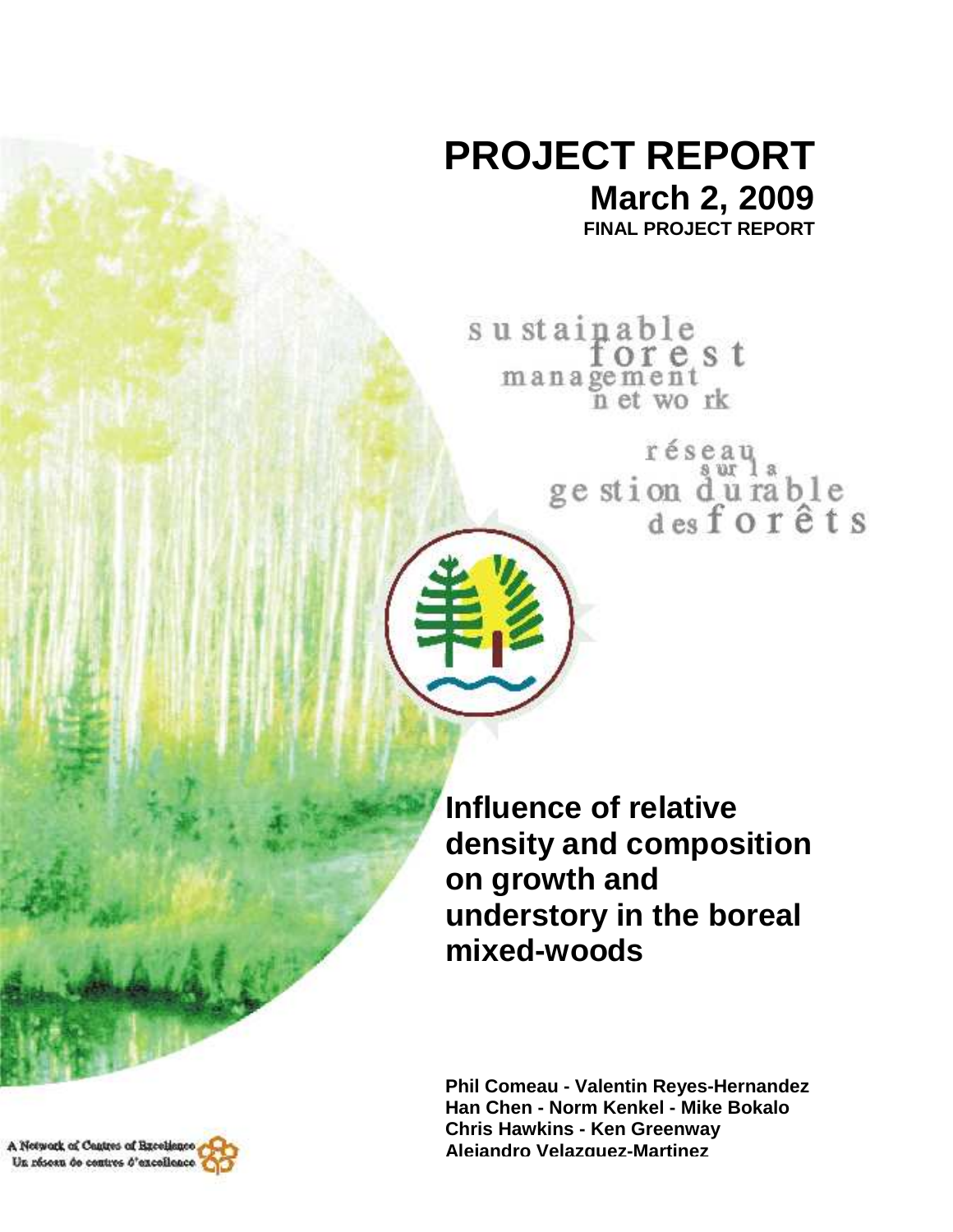# **Influence of relative density and composition on growth and understory in the boreal mixedwoods**

**SFMN Project** 

**By:** 

**Phil Comeau - Valentin Reyes-Hernandez - Mike Bokalo** University of Alberta

> **Han Chen**  Lakehead University

**Norm Kenkel**  University of Manitoba

**Chris Hawkins** University of Northern British Columbia

**Ken Greenway** Alberta Sustainable Resource Development

> **Alejandro Velazquez-Martinez** Colegio de Postgraduados

**March 2, 2009 Edmonton, Alberta, Canada.**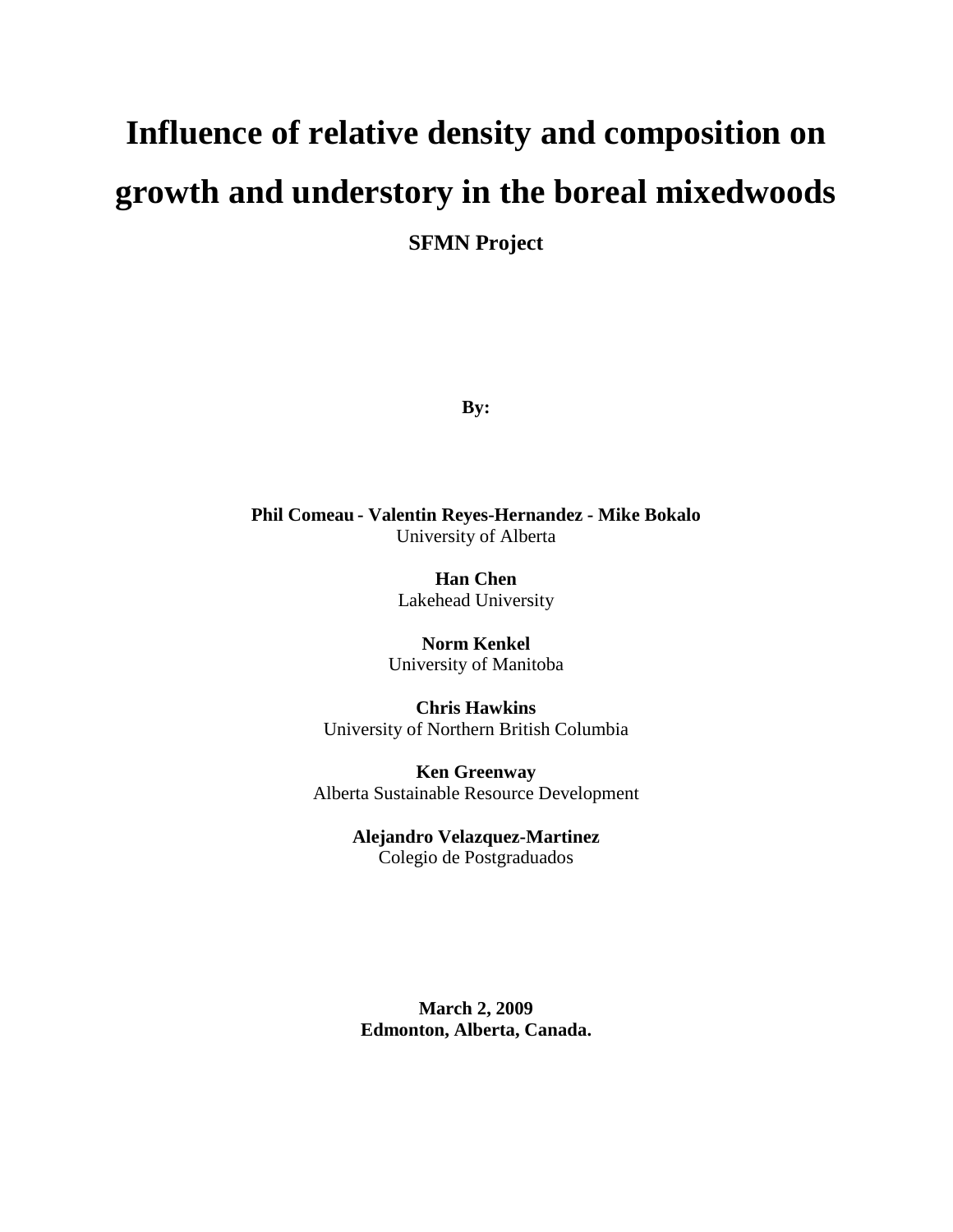#### **ACKNOWLEDGEMENTS**

We gratefully acknowledge support for this project provided by the Sustainable Forest Management Network. We are also grateful to Alberta SRD, Weyerhaeuser Canada, and Alberta Pacific Forest Products for providing PSP data and other information for use in this study. We extend special thanks to all the people involved in the field data collection. A scholarship from the National Council of Science and Technology-Mexico (CONACYT) has provided support for Valentin Reyes-Hernandez (PhD Student), with supplementary support being provided by the grant from the Sustainable Forest Management Network.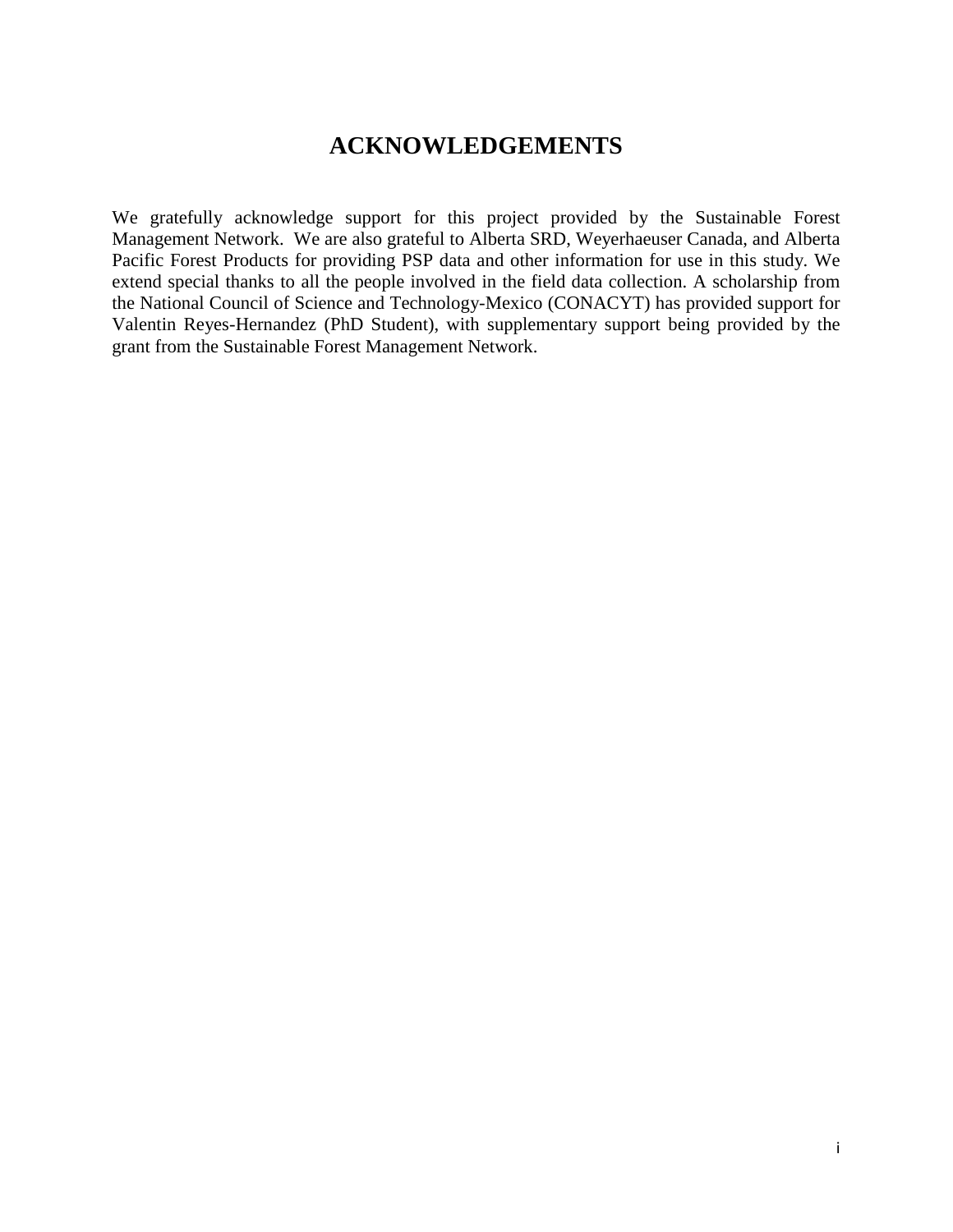### **TABLE OF CONTENTS**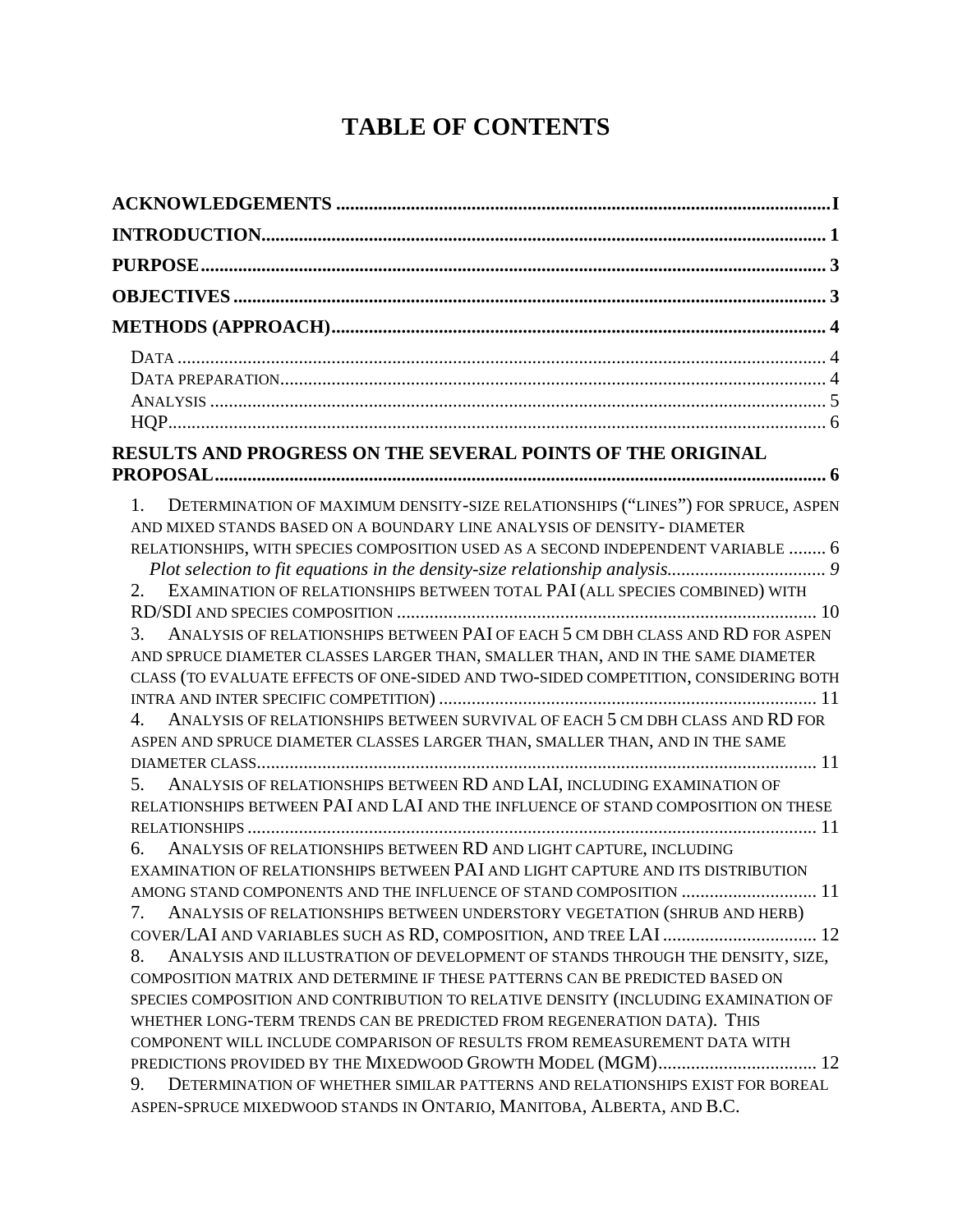| (REGRESSION MODELS WILL BE COMPARED USING DUMMY VARIABLE/ADDITIONAL SUMS OF |  |
|-----------------------------------------------------------------------------|--|
|                                                                             |  |
|                                                                             |  |
|                                                                             |  |
|                                                                             |  |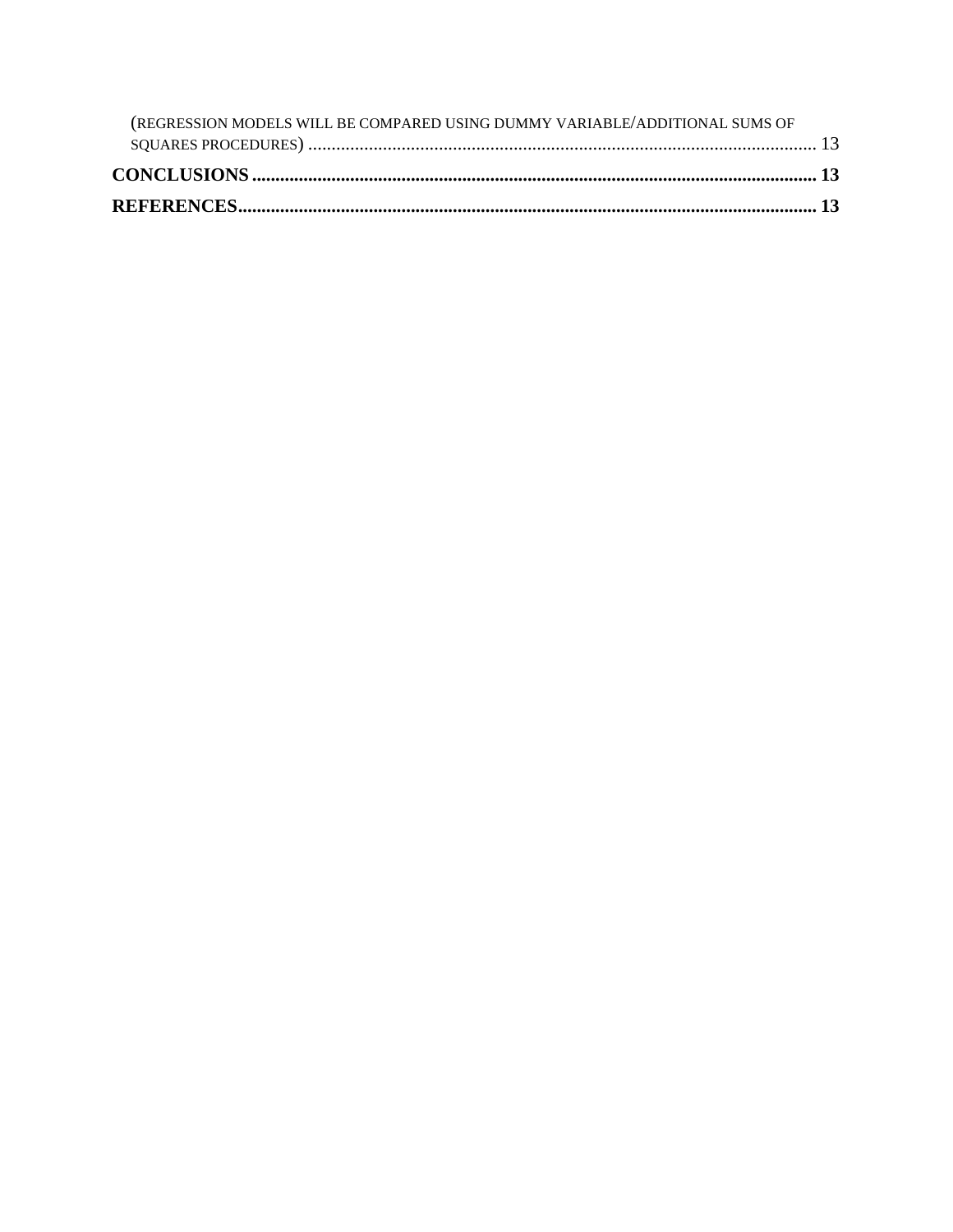#### **INTRODUCTION**

Sustainable forest management requires the ability to estimate or predict the potential outcomes (in terms of forest structure, habitat and other ecological services, timber production, economics, and social implications) of forest management practices. The 2006/2007 call for proposals by the Sustainable Forest Management Network indicated a need for research which will improve knowledge about "whether young stands arising from forest management practices today will develop into the stands which we predict" (Research Project Priority 1. Stand dynamics and succession: using juvenile stand condition to predict future composition, structure and habitat value). This topic was also a major focus of discussion during the 2005/2006 SFMN proposal development workshop held in Edmonton Sept. 2, 2004 (SFMN 2004) which indicated a need for better knowledge of successional pathways in managed and unmanaged mixedwood forests to support sustainable forest management. This study was developed in collaboration with partner organizations to examine the use of some tools which show promise in quantitatively linking early stand conditions in managed and unmanaged stands to future characteristics and habitat values.

 In mixed species stands, component species densities, size and position in the canopy, vigour and stand composition, are expected to be key factors influencing pathways and rate of development. Puettmann et al. (1992) suggest that stands may follow a range of paths along the 3 dimensional surface defined by the maximum density – dbh – and species proportion relationship. Previous studies suggest that there are upper limits to density-size relationships that exist in mixed as well as pure stands. Figure 1 illustrates the relationship between maximum density, average diameter and species proportion for Douglas-fir mixtures in the western U.S.



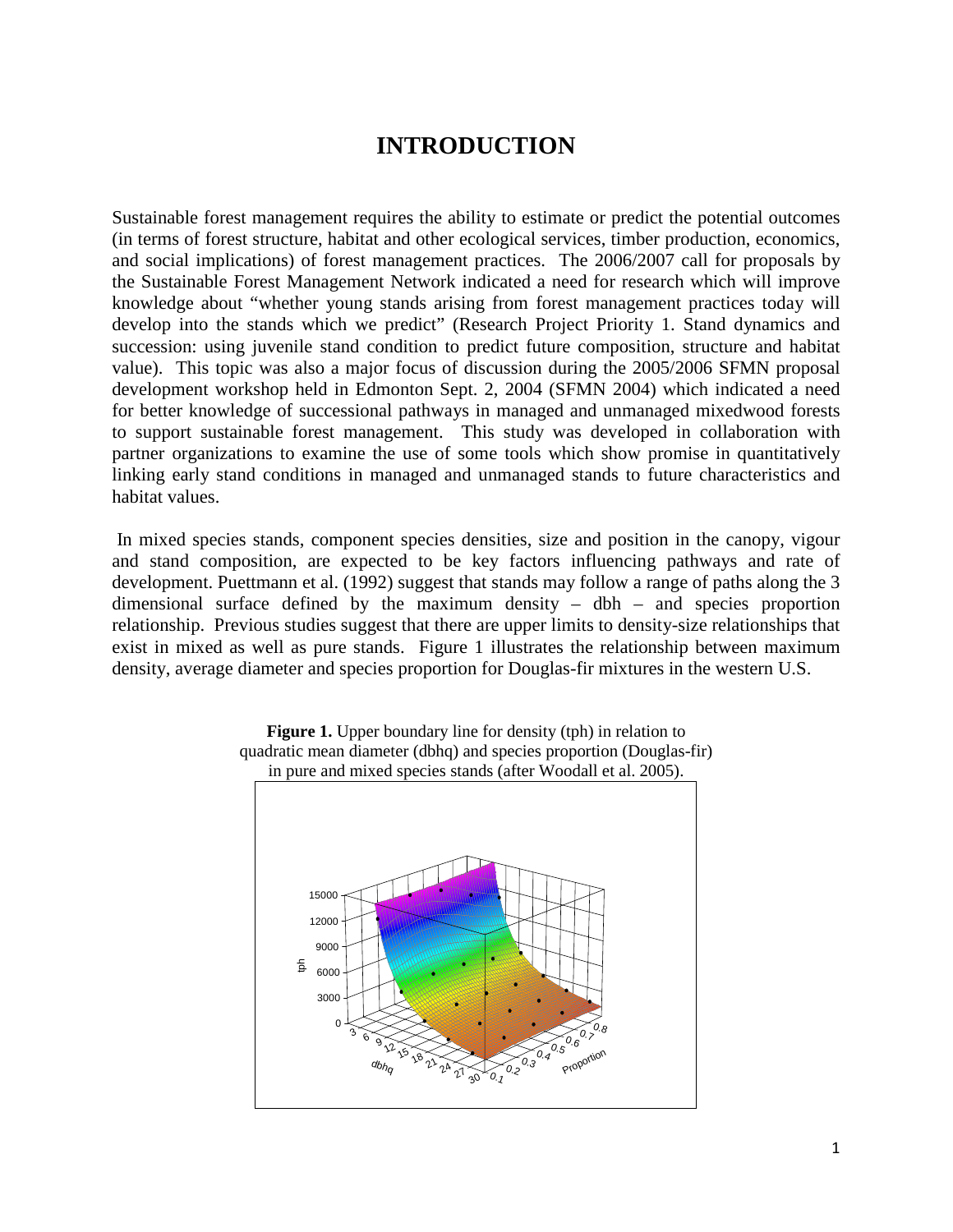Documenting the dynamics of mixed species stands has proven to be challenging due to variability in species abundance, and effects of site, age, and other factors on component species growth rates. Since density by itself does not directly indicate space or resource utilization, other measures of crowding (ie. relative density, tree-area ratio, stand density index) are likely to be more useful than density in defining the optimal combinations or in representing the impacts of each stand component (species or size class) on the growth of other components. Studies in mixed conifer and uneven-aged stands suggest that Reineke's Stand Density Index (SDI) may be useful as a measure of abundance, site utilization, and competition between component strata in mixedwood stands. It is closely related to the -3/2 power law and is considered to be independent of the effects of stand age and ecological site characteristics (Long 1985). SDI is calculated as "the number of trees per hectare as if the quadratic mean diameter of the stand were 25 cm" based on the formula: SDI=N x  $(DBHq/25)^{1.6}$  (Long 1985). SDI is related to light capture (Vales and Bunnell 1988) and therefore it may be useful in characterizing effects of species abundance and degree of site occupancy on growth of component species and strata. Although originally developed for even-aged single species stands, SDI can also be applied in mixed-species and multi-storied stands (Long 1996).

Maximum values for SDI can be identified for pure or mixed stands (Long 1985). Schuler and Smith (1988) found that mixtures of pinyon pine and juniper had 30% higher maximum SDI, higher leaf area index (LAI), and higher rates of wood biomass increment than pure stands. Puettmann et al. (1992) found a non-linear effect of composition on the maximum size-density limit for mixtures of Douglas-fir and red alder which supported the hypothesis that maximum size-density limits of mixed stands should not exceed those of the monocultures (White 1985). However, in mixtures of perennial species which differ in resource requirements or other features (such as in mixtures of deciduous shade intolerant trembling aspen with evergreen shade tolerant white spruce) – certain levels of species mixture should be capable of supporting higher total densities at a given tree size (ie. higher maximum SDI) (Woodall et al. 2005). This is consistent with observations indicating greater productivity in mixed stands of white spruce and trembling aspen than in pure stands (Man and Lieffers 1999, MacPherson et al. 2001).

Relative density (RD) is the ratio of measured SDI in a stand to the potential maximum value (based on mean diameter) for that stand. RD indicates the proportion of full stocking or full site utilization. Increment in even-aged single species stands is expected to be near maximum at a RD of between 0.35 and 0.6 (Smith and Hann 1986; Drew and Flewelling 1979, Long 1985). However, composition and sizes of component species are likely to influence relationships between increment and RD in mixedwood stands.

Understory shrub and herb layer abundance (cover, leaf area index, or biomass) is generally inversely related to relative density, overstory cover, basal area and leaf area index in boreal mixedwood stands and is also be influenced by tree species (ie. understory shrub and herb cover is usually higher under aspen than under spruce stands) (Vales and Bunnell 1988, Moore and Deiter 1992; Lieffers and Stadt 1994; Comeau et al. 2004a; Hart and Chen 2006; Bartemucci et al. 2006). Changes in understory cover following tending or harvesting can be effectively related to changes in these structural characteristics. Since declines in relative density (and reduced dominance of ecosystems by trees) result in increased understory abundance - RD might be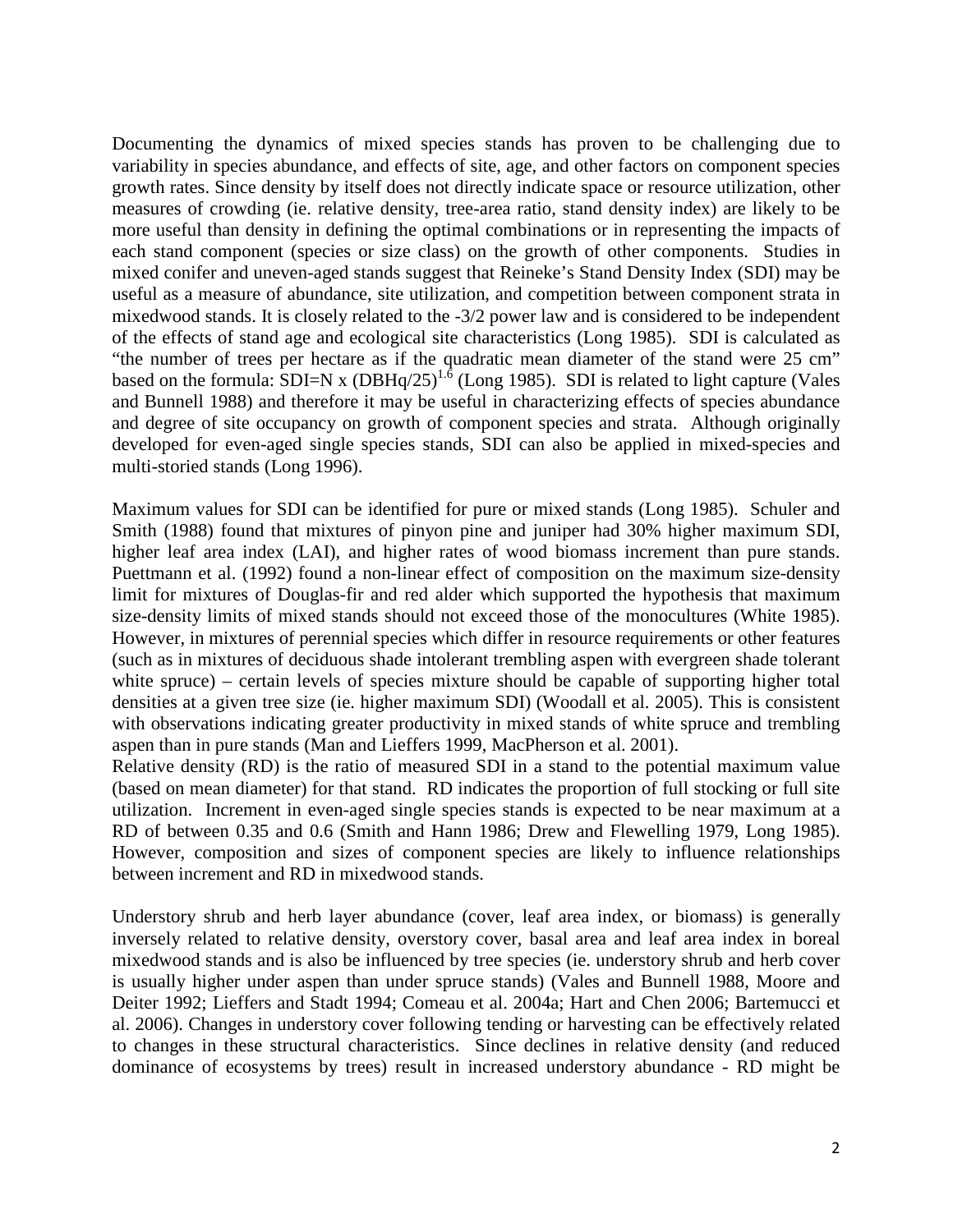useful in developing prescriptions for stand structure and composition that consider non-timber values (understory vegetation) of the ecosystem.

Leaf area index (LAI) is another potentially useful measure of growing space occupancy and is strongly related to stand volume increment (Waring 1983). In addition, growth of each component in a mixture (including understory vegetation) is expected to be proportional to the amount of light it intercepts (Cannell and Grace 1993). Maximum stand LAI values are controlled by site quality, and actual LAI values reflect the level of site occupancy by the stand (O'Hara et al. 2001). Dean and Baldwin (1996) report strong relationships between LAI and SDI in loblolly pine stands. O'Hara and Gersonde (2004) demonstrate the use of LAI as a measure of growing stock and space utilization in pure and mixed conifer stands. Gersonde and O'Hara (2005) found that growth efficiency (ratio of volume increment to LAI of individual trees) was greatest for individual trees in mid-canopy positions and present models relating individual tree volume increment to leaf area index and light availability. A knowledge of LAI and its distribution among stand components (species and size classes of trees and understory vegetation), and the relationships between RD, LAI, and productivity are potentially useful in understanding factors which influence productivity and dynamics of mixed-species stands and the habitat values which they provide.

While several studies illustrate potential for the application of crowding indexes such as Reineke's Stand Density Index (SDI) in the characterization and management of complex (ie. uneven-aged or mixed-species) stands, (e.g. Roach 1977, Marquis et al. 1992, Puettmann et al. 1992, Torres-Rojo and Velazquez-Martinez 2000) there are no published studies exploring their application in boreal aspen-spruce mixedwood stands. There are currently no published studies which have examined and compared maximum density-size relationships and effects of relative density and stand composition on growth rates (woody biomass or stem volume increment), LAI, and light capture in aspen-spruce mixtures. While SDI in single-species stands is thought to be uninfluenced by age, this has not been tested in mixed species stands (ie. it is possible that the location of the maximum density point may change with changes in component species DBHq).

#### **PURPOSE**

The purpose of this study is to examine and demonstrate the application of relative density (based on SDI) in the management of boreal spruce-aspen mixtures for both timber production and management of stand structure and understory vegetation. This includes examination of the use of composition and relative density for predicting future composition and sizes of component trees and examination of relationships between RD, stand growth and abundance of understory vegetation. Results from this research will contribute to development of tools to assist with sustainable management of boreal mixedwood stands and will also contribute to development of forest and stand forecasting models.

#### **OBJECTIVES**

The objectives of this study are to: 1) develop size-density relationships and relative density/crowding indexes for aspen-spruce mixtures and examine their application in linking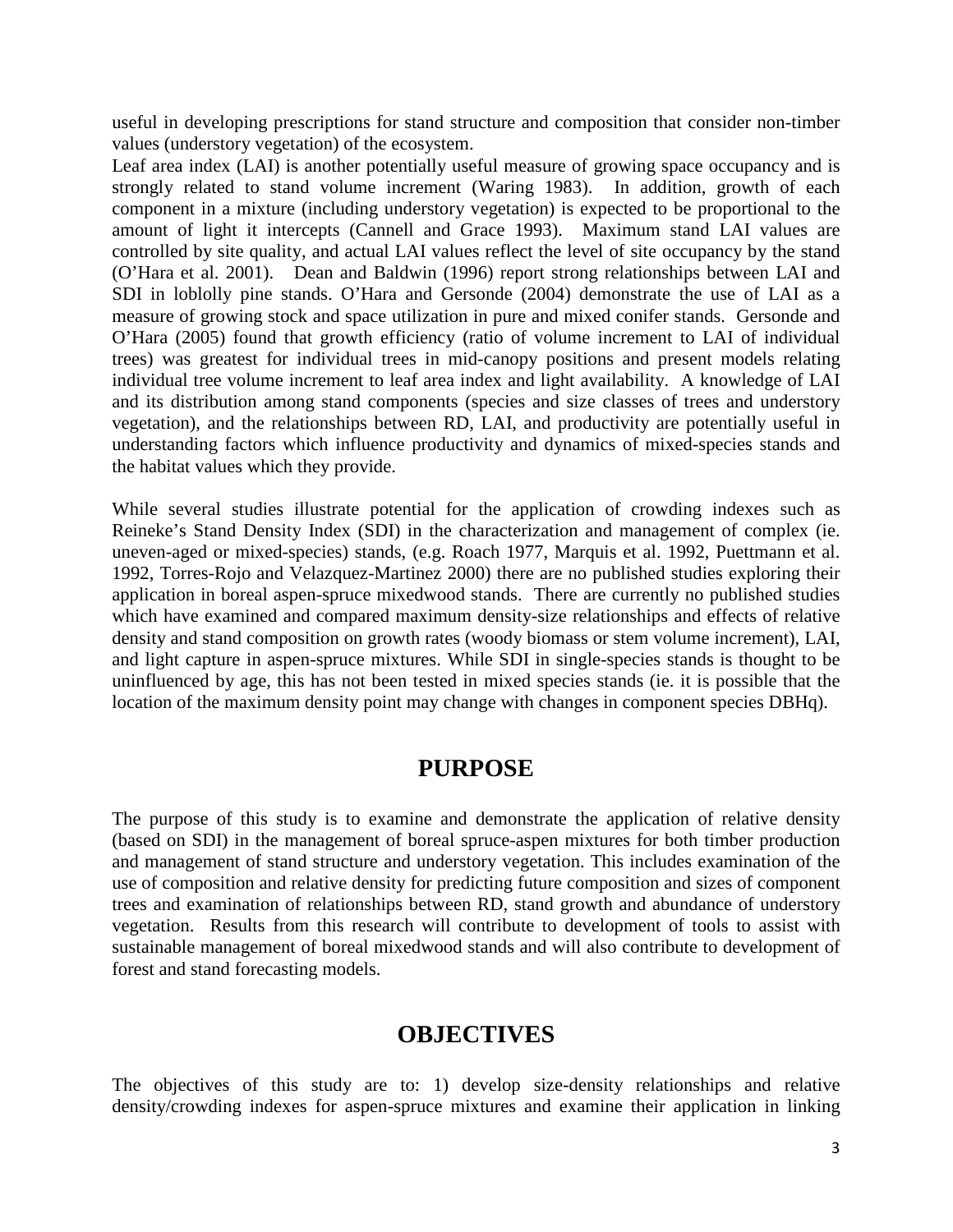early stand characteristics to future stand conditions; 2) evaluate relationships between growth of component species and size classes and RD or leaf area index (including examining relationships between relative density/crowding measures and leaf area index or light capture) and how these change for various component strata with age; 3) determine if a single relationship exists for stands in Ontario, Manitoba, Alberta and B.C. or if it is necessary to develop region specific relationships; 4) evaluate relationships between understory abundance (cover of shrub, herb and grass layers, understory LAI) and RD or overstory LAI; and 5) examine rates of change in RD in mixedwood stands and explore application of RD in management of mixedwood stands.

#### **METHODS (APPROACH)**

#### *Data*

The study is using data from permanent sample plots (PSP's) in stands of pure aspen, pure white spruce, and mixtures of these two species from circum-mesic (submesic-subhygric) sites in the Central Mixedwoods Ecological Subregion of Alberta and Saskatchewan, from Riding Mountain, Manitoba, and from Ontario. For the boreal forests of Ontario we are examining pure deciduous (aspen/birch), pure conifer (black spruce, white spruce, and balsam fir), and mixtures. Alberta PSP's are variable in size, but most of them are 0.10 ha in area (31.62 x 31.62 m), with all individual trees taller than 1.3 m in height or larger than 5 cm in diameter marked and repeatedly measured at 5 or 10 year intervals. Establishment and measurement of these PSP's followed rigorous standards (Forest Management Branch, 2005). Similarly, PSPs in Ontario are established in a wide range of stand condition including the stand types (pure spruce, pure aspen, and their mixtures) with varying ages. They are 400 m<sup>2</sup> circular plots with a similar measurements protocol to that used in Alberta.

We are using data from over 1200 plots in Alberta (pure aspen, white spruce and mixtures), from approximately 1500 plots established near Riding Mountain, Manitoba by the Dominion Forest Service (including 284 plots which were remeasured in 2002 and which provide between 54 and 56 years of growth measurement history) and at least 300 plots in Ontario.

#### *Data preparation*

To date, data from Alberta and from Riding Mountain have been compiled and processed to calculate total quadratic mean diameter (QMDtot), % basal area in aspen (PBAaw) and in deciduous species (PBAdec), spruce and other species, and various measures of density and relative density (by species, and diameter class) including: number of trees/ha (TPHtot), basal area/ha (BAha), volume/ha (VOLha) and Reineke's SDI. Periodic annual increment (PAI) in volume and basal area (plot and stand level) have been also compiled for these plots. Site index has also been calculated for Alberta PSP's, based on aspen or white spruce. Additional site quality information has been obtained for Alberta data, which includes: soil moisture and nutrient regimes, natural subregion, age, ecosite, etc.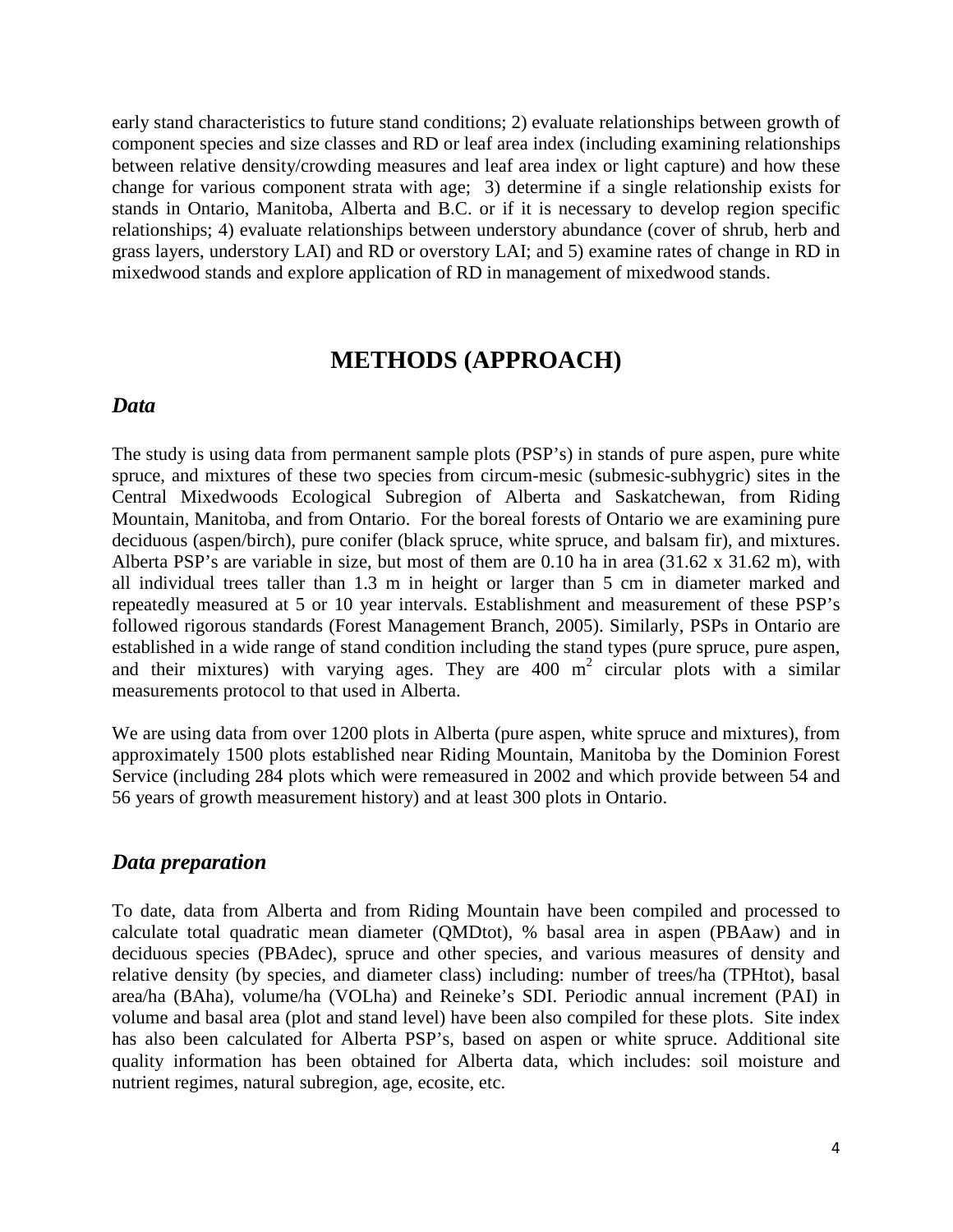Individual tree volumes were calculated using provincial equations for each natural subregion in Alberta. Individual volumes were then transformed to per plot and per hectare values.

#### *Analysis*

Multiple linear and non-linear regression analysis (maximum likelihood method) are being used to examine relationships between maximum density (TPHtot), QMDtot and composition (PBAdec), and between PAI and component species or total SDI and other independent variables (age, composition, etc.). Log data transformation, although used historically in these types of analysis, is not being used in this study to avoid potential biases associated with data transformation (Huang 2001). The use of non-linear models fit to untransformed data also provides an opportunity to address potential non-linearity observed in the relationship between log density and log QMD (Huang 2001). Analysis will also include the use of a modified model which provides for modeling variable slopes (Torres-Rojo and Velazquez-Martinez 1999). Size – density analysis are performed based on the use of  $90<sup>th</sup>$  and  $95<sup>th</sup>$  percentile values within each 5 cm diameter class.

Fifty-seven permanent sample plots (18 pure aspen, 25 mixed and 14 pure spruce) were selected to cover the range of ages, species composition and densities that exist in the Alberta PSP dataset. These 57 plots were measured in the summers of 2007 and 2008 to determine leaf area index and light absorption/transmittance of overstory and understory (using hemispherical photography and LAI-2000 plant canopy analyzers) and to collect data on cover of aspen, spruce, and understory shrub, herb, grass and moss layers. Vegetation cover was visually estimated for each layer within each of four 10 m x 10 m subplots in each PSP. LAI-2000 measurements were also taken above the tallest understory shrub at each of 5 points inside each PSP. Four points were set up 5 m away from the plot center, each in one of the 4 cardinal points (North, South, West and East) and the fifth point was the plot center.

These measurements are being used to estimate total LAI, overstory LAI, understory LAI as well as light capture. Hemispherical photographs were also taken at 1.6 m height at each point to determine gap fraction, leaf area index, diffuse transmittance, beam transmittance, and total transmittance using SLIM software (Comeau et al. 2004b). Since hourly measurements of opensky light (PPFD) during the growing season are required for these light calculations, we installed light sensors (Hobo PAR sensors) attached to dataloggers (Hobo microstation dataloggers) in the open at 5 selected locations in Northern Alberta. The locations of the light sensors were selected to represent the range of sites were the field data were collected (near Grande Prairie, Swan Hills, Athabasca and Cold Lake in Alberta).

In each of these 57 PSP's an L-shaped transect approach (BC- Ministry of Forests, 2005) was used to quantify coarse woody debris. The first 24 m transect was located on a randomly selected bearing from plot center, and a second 24 m long transect ran from the end of the first at 90°. The diameter of all the woody material above 7.5 cm in diameter was recorded along these two transects.

All data collection in Ontario was completed by August 2008. Ontario growth and yield databases have been obtained from the Ontario Ministry of Natural Resources. Field data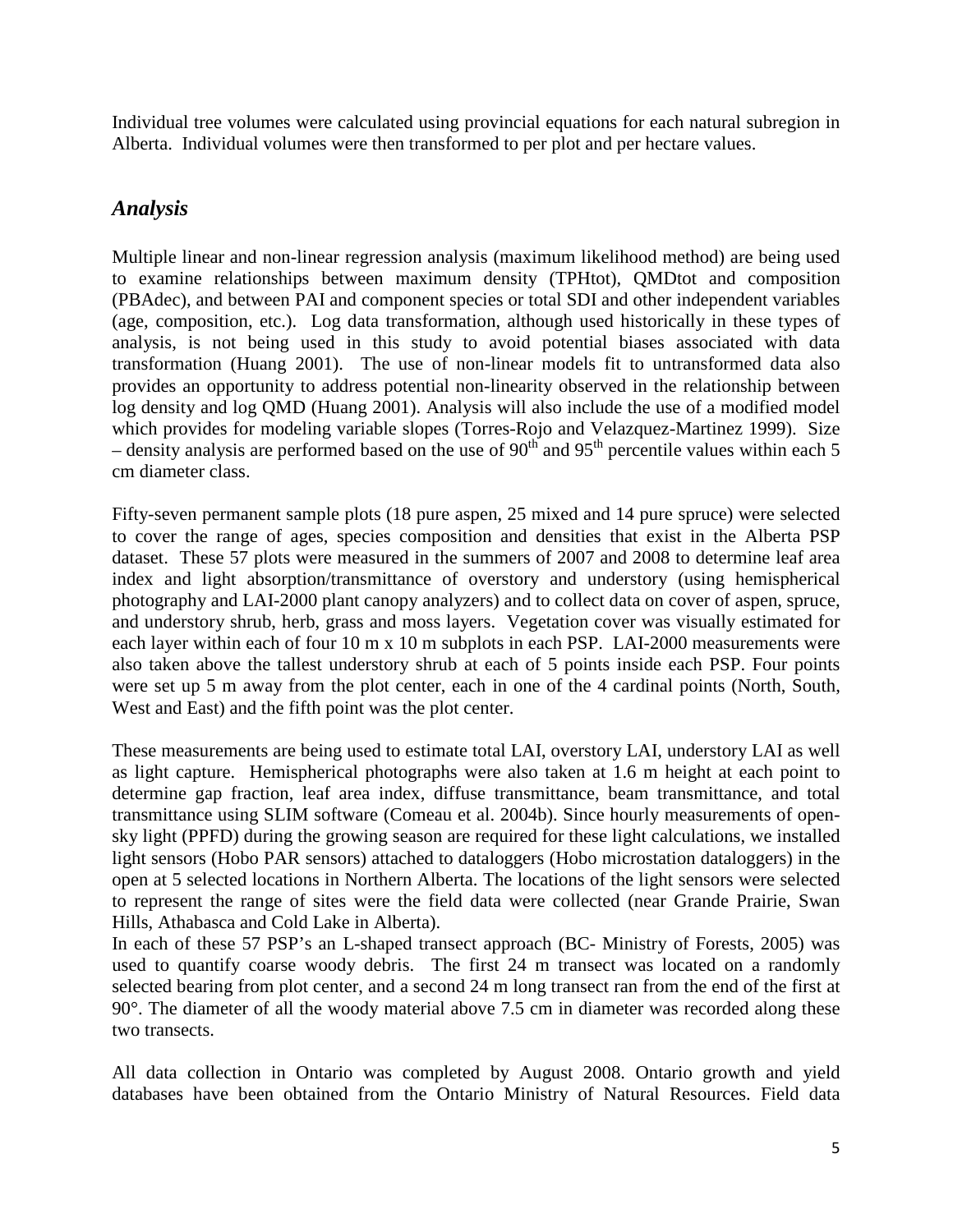collection on 30 stands of varying composition from pure jack pine (Pj), trembling aspen (Po), and mixture of Pj and Po with or without black spruce (Sb) in understory were completed by September 2008. Field data included detail tree measurements (DBH, height, species, and crown position), coarse woody debris (snags and downed logs), soil description, and understory vegetation survey. Understory light measurements were also done for all plots using sunfleck ceptometers (Model SF-80, Decagon Devices, Pullman, Wash.), but the results do not seem to be reliable. We will attempt to re-measure understory light in summer 2009, pending NSERC's support for two LI-Cor LAI-2000 units.

#### *HQP*

Valentin Reyes-Hernandez (PhD candidate) has been working on compilation and analysis of the Alberta datasets, and field work in Alberta. He will also complete the examination of regional effects on density-size relationships. He expects to complete his thesis before April of 2010.

For the work in Ontario - Zhiyou Yuan (PhD candidate), helped with data collection, along with Stephen Hart (research assistant), Triin Ilisson (PhD candidate), Xavier Cavard (PhD candidate), Brian Brassard (PhD candidate). But, Zhiyou has decided to focus on belowground process of the mixedwood ecosystems for his PhD program. Two MSc students (Yu Zhang and Samuel Bartels) were recruited in September 2008 to work on ecosystem productivity (Yu Zhang) and understory vegetation diversity (Samuel Bartels) components, respectively. Yu Zhang is currently conducting a literature review and will begin data analysis. Samuel Bartels is also conducting a literature review, is expected to measure understory light in summer 2009, and then begin data analysis in September 2009. Both students are expected to complete their respective MSc programs by April 2010.

#### **RESULTS AND PROGRESS ON THE SEVERAL POINTS OF THE ORIGINAL PROPOSAL**

#### *1. Determination of maximum density-size relationships ("lines") for spruce, aspen and mixed stands based on a boundary line analysis of densitydiameter relationships, with species composition used as a second independent variable*

Basal area was used as the driving variable for selecting data points for the maximum densitysize analysis. Ranges of quadratic mean diameter by plot (QMDtot) and aspen density (%BA aspen) were divided into specified number of intervals. QMDtot groups were 5 cm length, and aspen density groups were 10% basal area (0-10%, 11-20%, and so on). Data points having the maximum density within each combination of QMDtot and % basal area in aspen were selected for inclusion in the analysis. Two plot selections were performed: the first one was done by selecting the plots with the top 10% of densities in each cell (combination of QMD and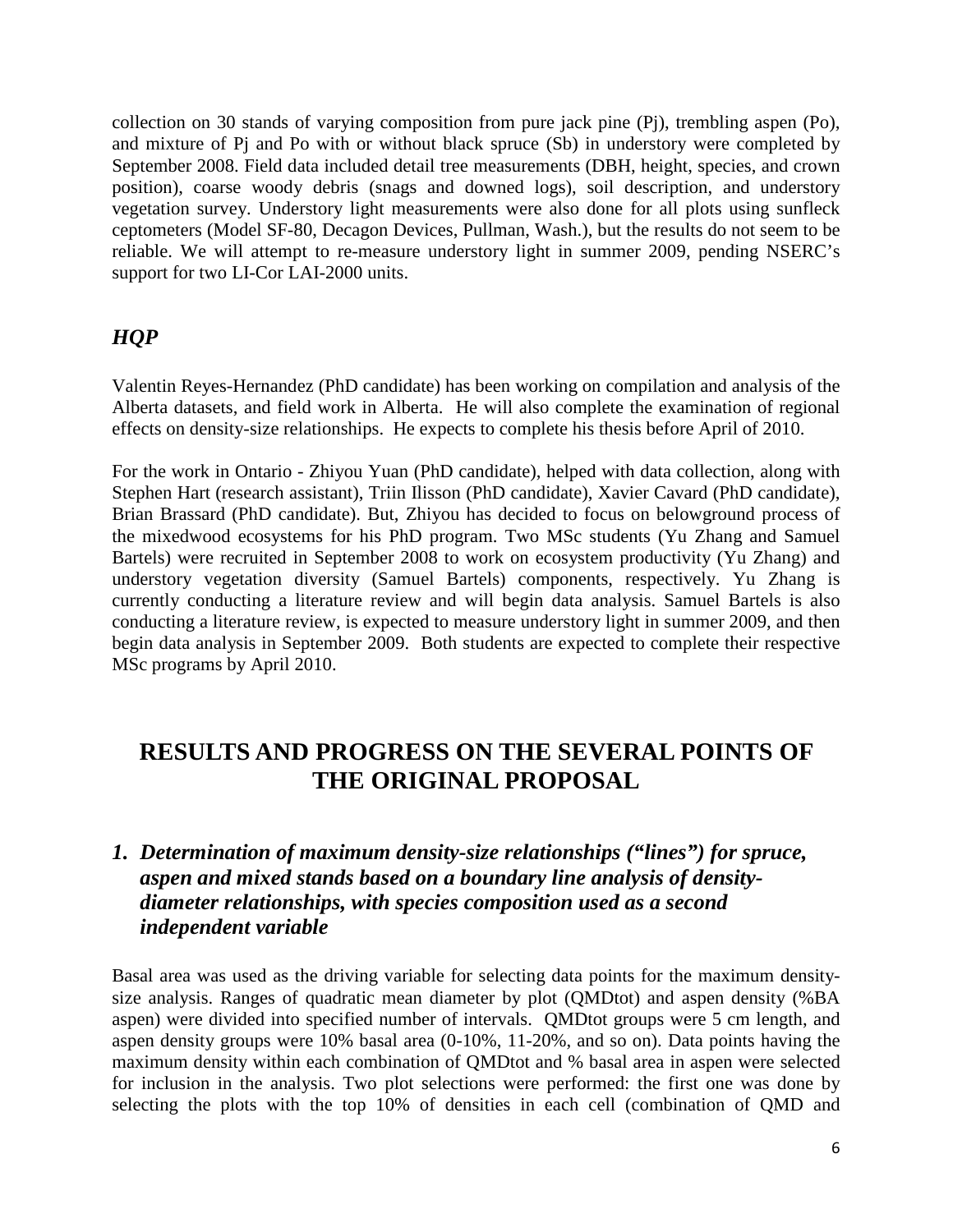composition class) and the other one by selecting the top 5% of the data points (based on density) within each cell. When there were fewer than 30 data points within a cell, three data points were selected. Non-linear (power and exponential) regression models were evaluated for estimating the maximum density – size relationship (Table 1).

Goodness-of-fit indicates that the same group of models performed reasonably well for both the top 10 and top 5 % of the maximum density points, with adjusted  $\mathbb{R}^2$  values ranging between 0.77 to 0.82 (Table 1). The non-linear power function  $(z = a + bx + cx^2 + dy^e)$  shows the best fit for both data sets (model 6 with  $R^2=0.82$  for top 5% and model 1 with  $R^2=0.79$  for top 10%). All parameters in these two models are either highly significant (\*\*) or significant (\*) which indicates that percentage basal area in deciduous species (PBAdec) and total quadratic mean diameter (QMDtot) are important for explaining variation in maximum densities that stand can support.

As shown in figure 2, model 6 indicates that pure stands of aspen and spruce support higher maximum densities than mixed stands. The lowest maximum densities are supported in stands that are a 50:50 mixture of aspen and white spruce. This result is unexpected, since the theory of niche complementarity would suggest that a mixture would support higher total densities (as suggested by Schuler and Smith 1988). These results also differ from those presented by Puettmann et al. (1992), in that they indicate the mixtures will have lower densities than pure stands of either species. Further exploration of these data and of the underlying causes of this trend is required.



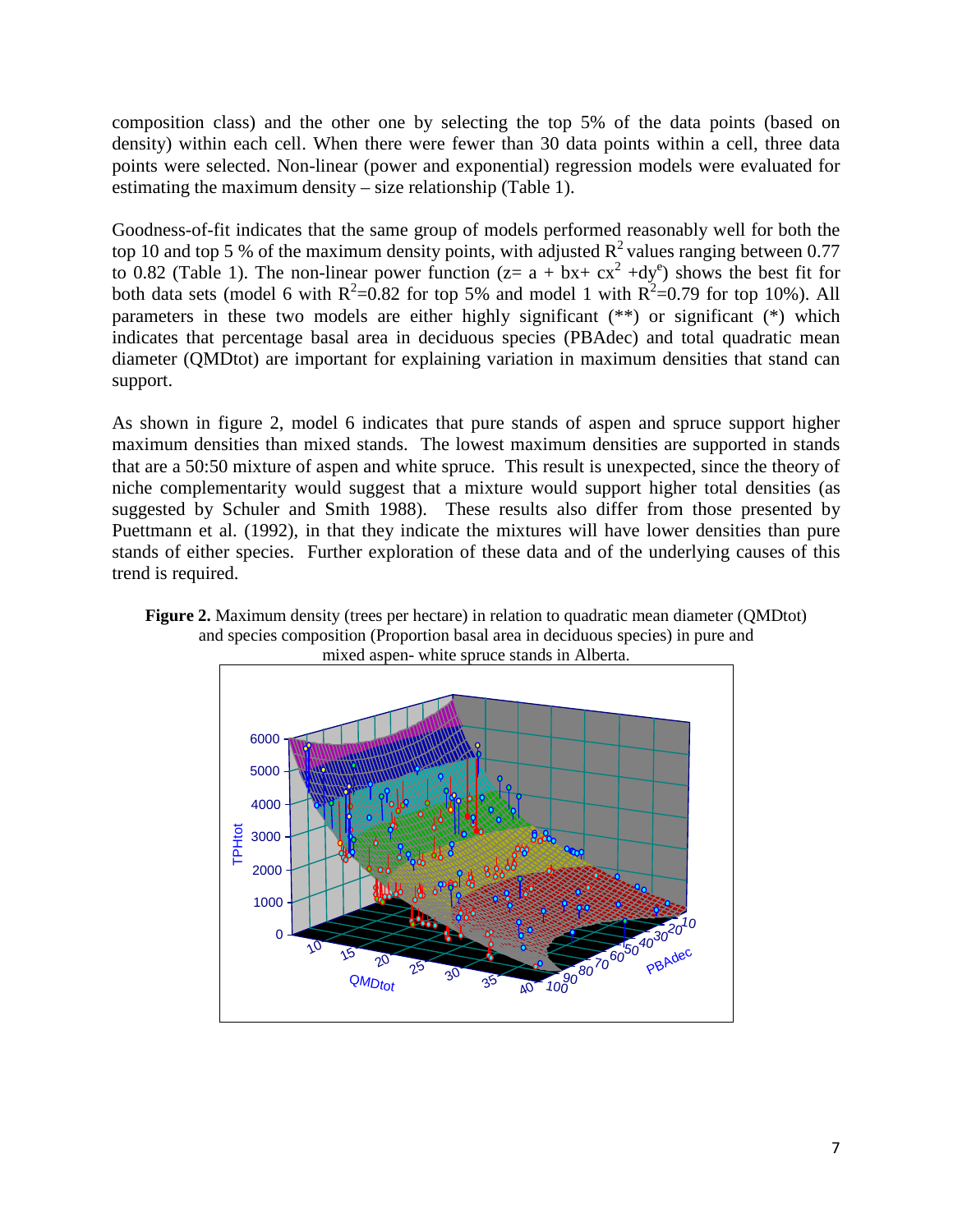**Table 1.** Models fitted to the relationship of density (total TPH) with QMD and PBA in deciduous species. The first five are models using the top 10% of points, and the other 5 are models obtained using the top 5 % of points. Models are presented as they were ranked in Table curve output.

| <b>Percentil</b> | Model # | Model                              | <b>Parameters</b> |            |            |           |           |               |                    |                      |              | P>F          |
|------------------|---------|------------------------------------|-------------------|------------|------------|-----------|-----------|---------------|--------------------|----------------------|--------------|--------------|
|                  |         |                                    | a                 |            |            |           | e         |               | Adj $\mathbf{R}^2$ | <b>Fit Std error</b> | <b>F-val</b> |              |
| 90               |         | $z = a + bx + cx^{2} + dy^{e}$     | $-7104.6$         | $-25.12**$ | $0.26**$   | 19174.5** | $-0.26*$  | $- - - -$     | 0.79               | 502.8                | 285.2        | 0.000        |
| 90               | 2       | $z = a + bx^c + dy^e + fx^c * y^e$ | 7375.3            | $-11495$   | 0.023      | $-17317$  | $-0.35**$ | 33008         | 0.77               | 522.6                | 206.9        | 0.000        |
| 90               | 3       | $z=a x^{b}+cy^{d}+ex^{b} *y^{d}$   | $-5291.6$         | $0.096*$   | $3002.3**$ | $-0.26*$  | 11542**   | $- - - - - -$ | 0.77               | 524.4                | 256.2        | 0.000        |
| 90               | 4       | $z=a+by+cy^2+dx^e$                 | 1559.7            | $-326.8**$ | $4.87**$   | 4316.1    | $-0.0001$ |               | 0.74               | 560.6                | 214.9        | 0.000        |
| 90               |         | $z=a+bx+cy^0$                      | $-7965.5$         | $2.46**$   | 18947**    | $-0.24$   |           |               | 0.74               | 562.9                | 283.0        | $\mid$ 0.000 |
|                  |         |                                    |                   |            |            |           |           |               |                    |                      |              |              |
| 95               | 6       | $z=a + bx + cx^2 + dy^e$           | $-6171.9$         | $-26.2**$  | $0.28**$   | 19695**   | $-0.31*$  |               | 0.82               | 505.1                | 208.6        | 0.000        |
| 95               |         | $z = a + bx^c + dy^e + fx^c * y^e$ | $-2305.2$         | $-872.3$   | 0.36       | 9991.2**  | $-0.33*$  | 2286          | 0.79               | 552.8                | 133.9        | 0.000        |
| 95               | 8       | $z=a x^{b}+cy^{d}+ex^{b}*y^{d}$    | $-3492.2$         | $0.11*$    | 4089.9*    | $-0.35*$  | 9823**    |               | 0.79               | 551.7                | 167.9        | 0.000        |
| 95               | 9       | $z=a+by+cy^2+dx^e$                 | 1835.4            | $-346.4**$ | $5.1**$    | 4418.8    | $-0.001$  |               | 0.78               | 571.3                | 153.7        | 0.000        |
| 95               | 10      | $z=a+bx+cy$                        | $-6857.0$         | $2.81*$    | 19237**    | $-0.28$   |           |               | 0.77               | 571.9                | 204.0        | 0.000        |

 $*$  Numbers in parenthesis indicate P>|t| for the parameter value; x=PBAdec; y=QMDtot; z=TPHtot; a, b, c, d, e and f are parameters of the model.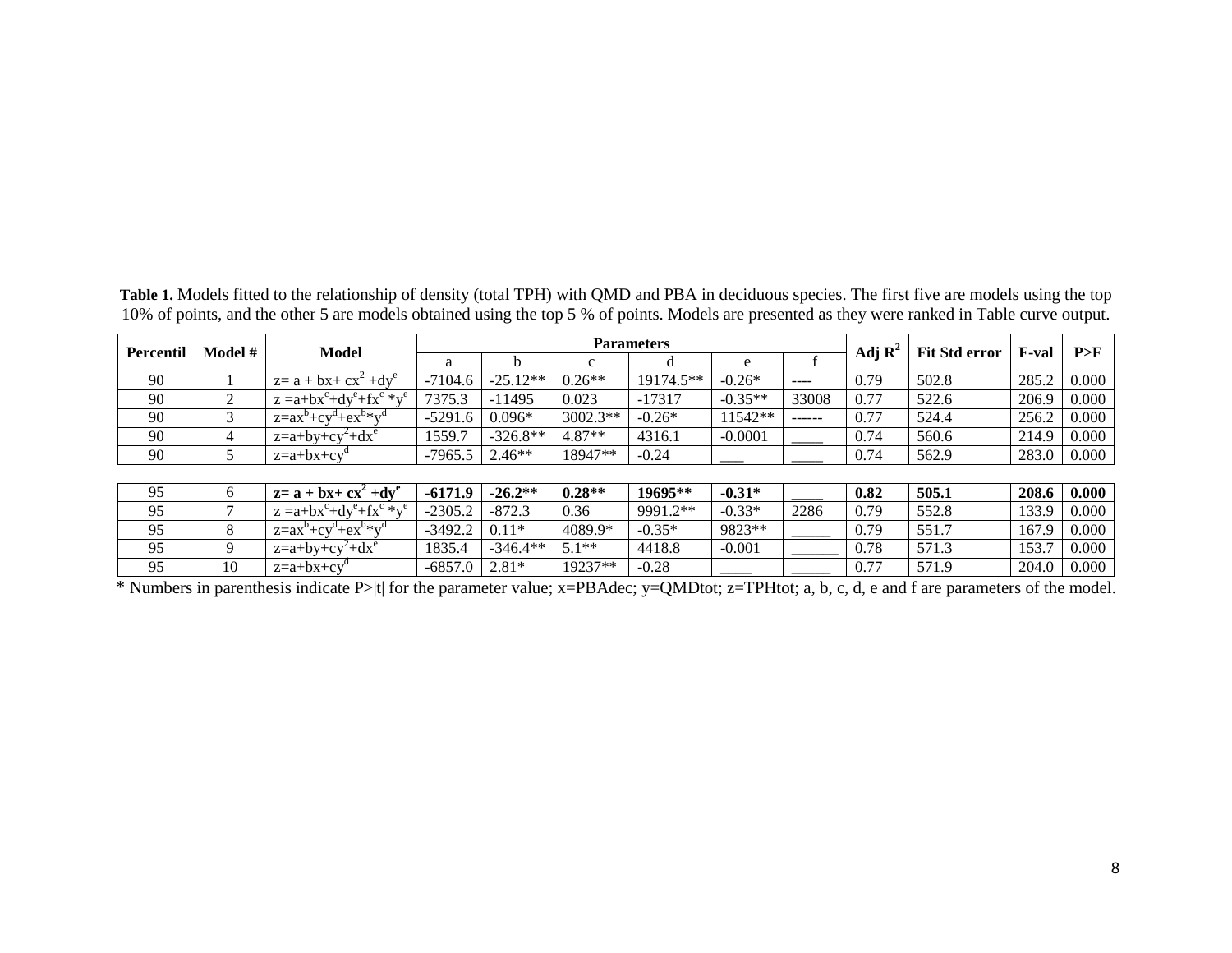#### **Plot selection to fit equations in the density-size relationship analysis**

A visual inspection of plots densities throughout time was carried out in the full data set. Plots with more than 3 measurements and with evidence of mortality (Figure 3) presumably caused by self-thinning were selected for further analysis (size – density relationship) and model testing. Plot selection included some additional rules: they must be unmanaged plots with no evidence of mortality due to diseases, insect infestation, wind-throw or any other major disturbance. A non-linear regression analysis was performed with the data set obtained.

Comparing the trajectories for some of the selected self-thinning plots with different proportions of basal area in deciduous species - expressed as percentage basal areashows that both the intercept and slope of the line defining the maximum stand density – size relationship varies with species composition. Results indicate a steeper slope as the percentage of deciduous species decreases.

**Figure 3.** Thinning trajectories of individual selected plots (self-thinning), (a) Aspen density class=1 (PBAdec<10%); (b) Aspen density class=4 (PBAdec=between  $30-40\%$ ); (c) Aspen density class=5 (PBAdec=between 40-50%); (d) Aspen density class=10 (PBAdec>=90%).

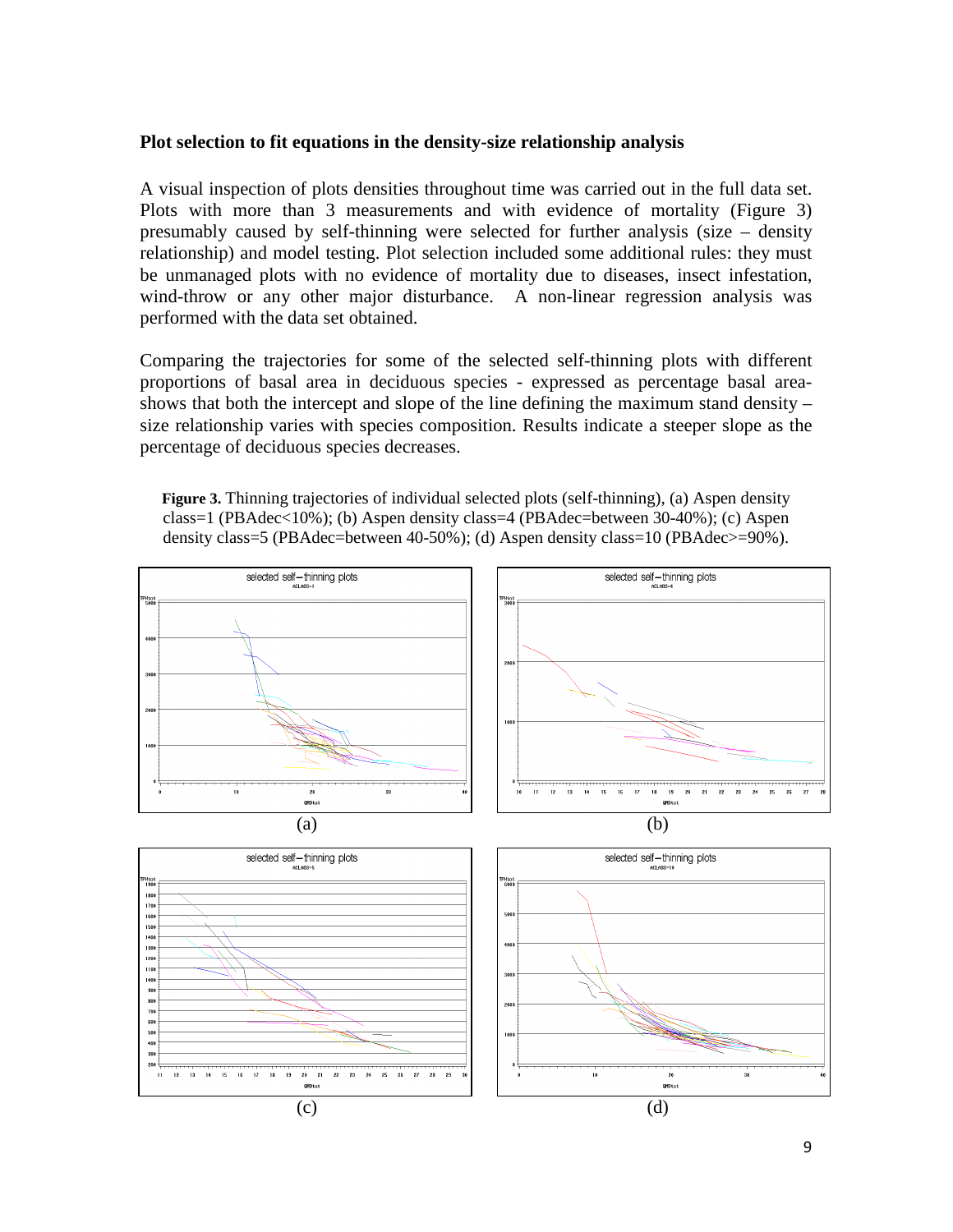



Data from Riding Mountain, Manitoba collected in 1947 (age 110-120), 1967 (age 130- 140) and 2002 (age 165-175) (Figure 4) indicate that self-thinning may be continuing (or that growth back to the maximum density-size line) may be occurring in at least some of these stands. Maximume density-size relationships and density-size trends for these 280 plots will be compared to trends found in the other datasets (where many of the sampled stands are much younger).

#### *2. Examination of relationships between total PAI (all species combined) with RD/SDI and species composition*

Once total volume per hectare was calculated (all species combined), mean volume and mean volume increment (periodic annual increment - PAI) was calculated for the full data set (for all species combined). Linear and non-linear regression analysis was performed to analyze relationships between PAI and qmd, stand composition and density. Results (table 2) indicate that quadratic mean diameter and density are positively related to periodic annual increment. Composition (percentage basal area in deciduous species), stand density index and nutrient regime are also important variables in explaining periodic annual increment in volume. The best model of those shown in table 2 uses nutrient regime to explain variation in PAIv.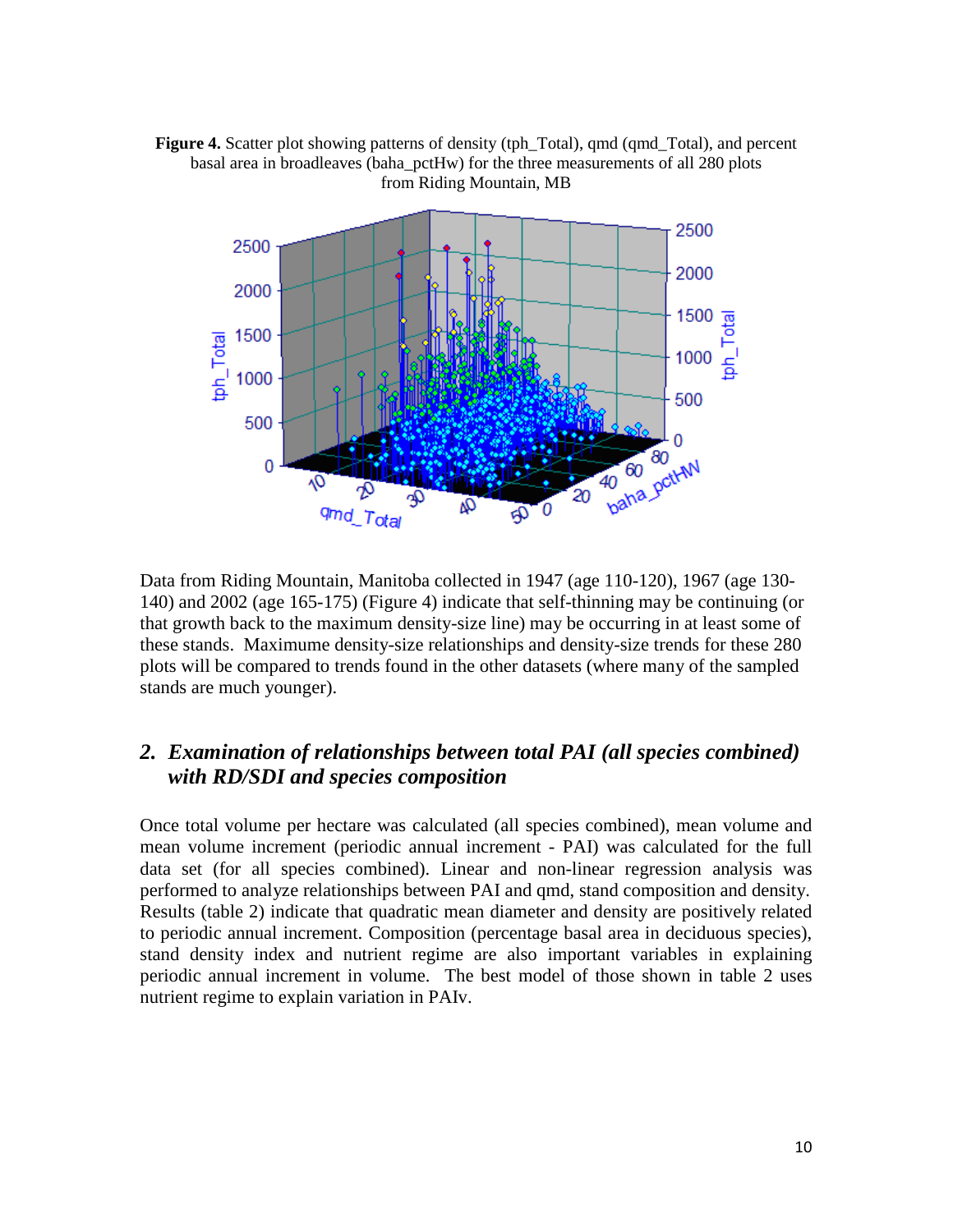| $\alpha$ and $\beta$ , composition and site quality index (nutrient regime). |                  |                |                |        |          |  |  |  |  |
|------------------------------------------------------------------------------|------------------|----------------|----------------|--------|----------|--|--|--|--|
| Model                                                                        |                  | <b>F</b> value | P>F            |        |          |  |  |  |  |
|                                                                              | a                | b              | c              |        |          |  |  |  |  |
| $PAI_v=a*TPH_{tot}^b*QMD_{tot}^c$                                            | 0.00617(0.007)   | 0.246(0.1089)  | 0.9028(0.2163) | 193.06 | < 0.0001 |  |  |  |  |
| $PAI_v=a+b*ln(SDI_{tot})$                                                    | $-0.3738(0.245)$ | 0.1314(0.038)  |                | 11.46  | 0.0007   |  |  |  |  |
| $PAI_v=a*SDI_{tot}^b+QMD_{tot}^c$                                            | 0.0164(0.013)    | 0.2689(0.107)  | 0.5593(0.1464) | 193.88 | < 0.0001 |  |  |  |  |
| $PAI_v=a*PBA_{dec}$ <sup>b</sup>                                             | 0.386(0.062)     | 0.0453(0.041)  |                | 262.04 | < 0.0001 |  |  |  |  |
| $PAI_v=a+PBA_{dec}$ <sup>b</sup>                                             | $-0.6143$        | 0.0188         |                | 1.28   | 0.2580   |  |  |  |  |
| $PAI_v=a*PBA_{dec}^b*NUREG^c$                                                | 0.2580(0.08)     | 0.0492(0.041)  | 0.3326(0.2273) | 175.34 | < 0.0001 |  |  |  |  |
| $PAI_v=a*NUREG^b$                                                            | 0.310(0.081)     | 0.3264(0.21)   |                | 277.17 | < 0.001  |  |  |  |  |

**Table 2**. Models fitted to the relationships between periodic annual increment with density, diameter, composition and site quality index (nutrient regime).

 $PAI<sub>v</sub>=$  periodic annual increment in volume;  $TPH<sub>tot</sub>=$  total number of trees per hectare (all species combined);  $QMD_{tot}$ =total quadratic mean diameter (all species combined);  $SDI_{tot}$ = Stand density index (all species);  $PBA_{dec}=p$ ercentage basal area in deciduous species; NUREG= nutrient regime; a, b, c=parameters.

#### *3. Analysis of relationships between PAI of each 5 cm dbh class and RD for aspen and spruce diameter classes larger than, smaller than, and in the same diameter class (to evaluate effects of one-sided and two-sided competition, considering both intra and inter specific competition)*

Analysis of growth of individual diameter classes is underway and will be completed before June of 2009.

#### *4. Analysis of relationships between survival of each 5 cm dbh class and RD for aspen and spruce diameter classes larger than, smaller than, and in the same diameter class*

This analysis remains to be completed.

#### *5. Analysis of relationships between RD and LAI, including examination of relationships between PAI and LAI and the influence of stand composition on these relationships*

These data still require processing and analysis.

#### *6. Analysis of relationships between RD and light capture, including examination of relationships between PAI and light capture and its distribution among stand components and the influence of stand composition*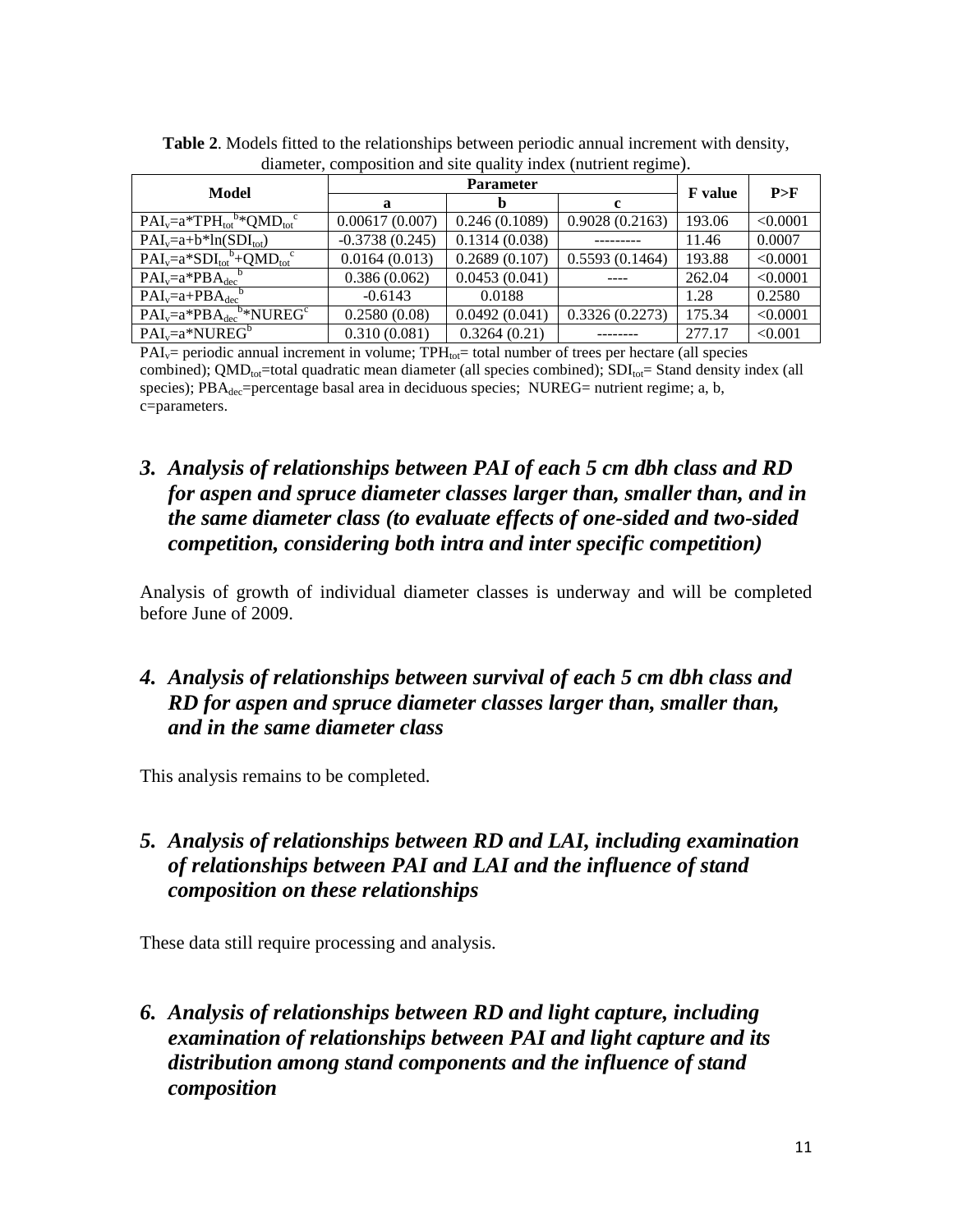Preliminary results (from part of the dataset) show that quadratic mean diameter and stand density are correlated with light capture (DIFN) in these stands (Figure 5). Analysis of these data will be completed in 2009.

**Figure 5.** Relationship between understory light (DIFN) and (a) total density (TPHtot) and (b) total quadratic mean diameter (QMDtot) for some plots sampled in 2007 and 2008.



#### *7. Analysis of relationships between understory vegetation (shrub and herb) cover/LAI and variables such as RD, composition, and tree LAI*

Understory vegetation cover data were collected in 57 permanent sample plots in Northern Alberta. Analysis of these data will be completed during 2009.

*8. Analysis and illustration of development of stands through the density, size, composition matrix and determine if these patterns can be predicted based on species composition and contribution to relative density (including examination of whether long-term trends can be predicted from regeneration data). This component will include comparison of results from remeasurement data with predictions provided by the Mixedwood Growth Model (MGM)* 

This work will be completed during 2009, and has been awaiting completion of work on MGM and release of MGM2009 (which will occur in April of 2009)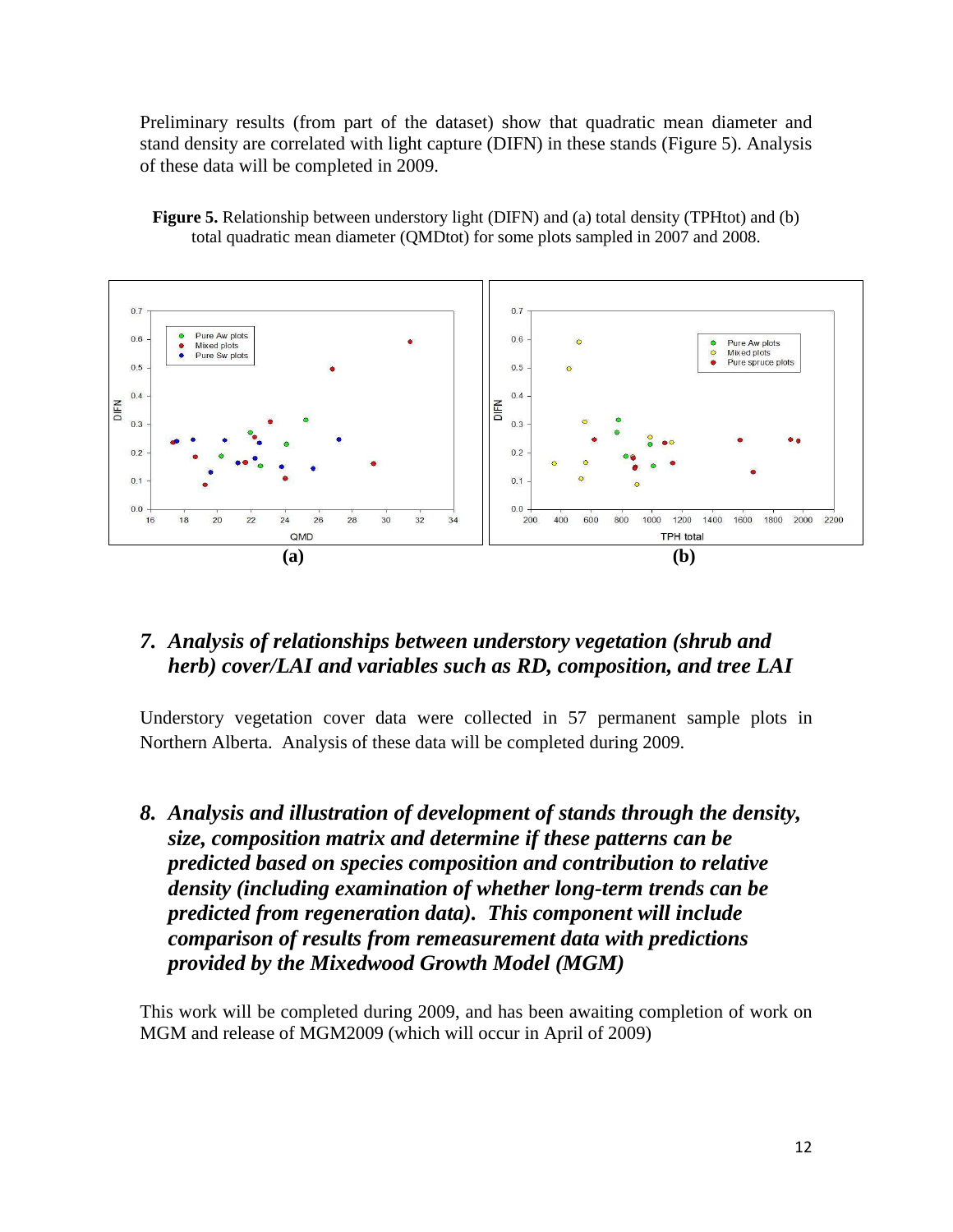#### *9. Determination of whether similar patterns and relationships exist for boreal aspen-spruce mixedwood stands in Ontario, Manitoba, Alberta, and B.C. (regression models will be compared using dummy variable/additional sums of squares procedures)*

Compilation and analysis of the Ontario, Saskatchewan and Manitoba data have been partially completed. Difficulties in compiling data with different structures have slowed progress on this component of the project. However, we expect to complete this work in 2009.

#### **CONCLUSIONS**

Results reported here indicate that species composition may play a significant role in the maximum density – size relationships in boreal mixedwoods. Although more analysis is needed, our results show a significant effect of species composition on this relationship. The non-linear power function ( $z = a + bx + cx^2 + dy^e$ ) was the model with the best goodness of fit for our data set, showing that size-density relations in this type of forest can be expressed as a power function as it is most often expressed.

Reasonable progress has been made on this project to date. All the proposed fieldwork to be was completed. A total of 57 PSP's were sampled between 2007 and 2008 (we had proposed sampling 50). More than 855 hemispherical photos were taken during the two field seasons and remain to be processed and analysed. Data from Saskatchewan, Manitoba and Ontario PSP's will be incorporated in the final analysis.

#### **REFERENCES**

- Bartemucci, P., Messier, C. and Canham, C.D. 2006. Overstory influences on light attenuation patterns and understory plant community diversity and composition in southern boreal forests of Quebec. Can. J. For. Res. 36: 2065-2079.
- Cannell, M.G.R., and Grace, J. 1993. Competition for light: detection, measurement and quantification. Can. J. For. Res. 23:1969-1979.
- Comeau, P.G., Filipescu, C.N. Kabzems, R. and DeLong, C. 2004a. Early growth of white spruce underplanted beneath spaced and unspaced aspen stands in northeastern B.C. Can. J. For. Res. 34: 2277-2283.
- Comeau, P., Macdonald, R. and Bryce, R. 2004b. SLIM (Spot Light Interception Model) Version 2.23. University of Alberta, B.C. Ministry of Forests, and Ramsoft Systems Ltd. (software).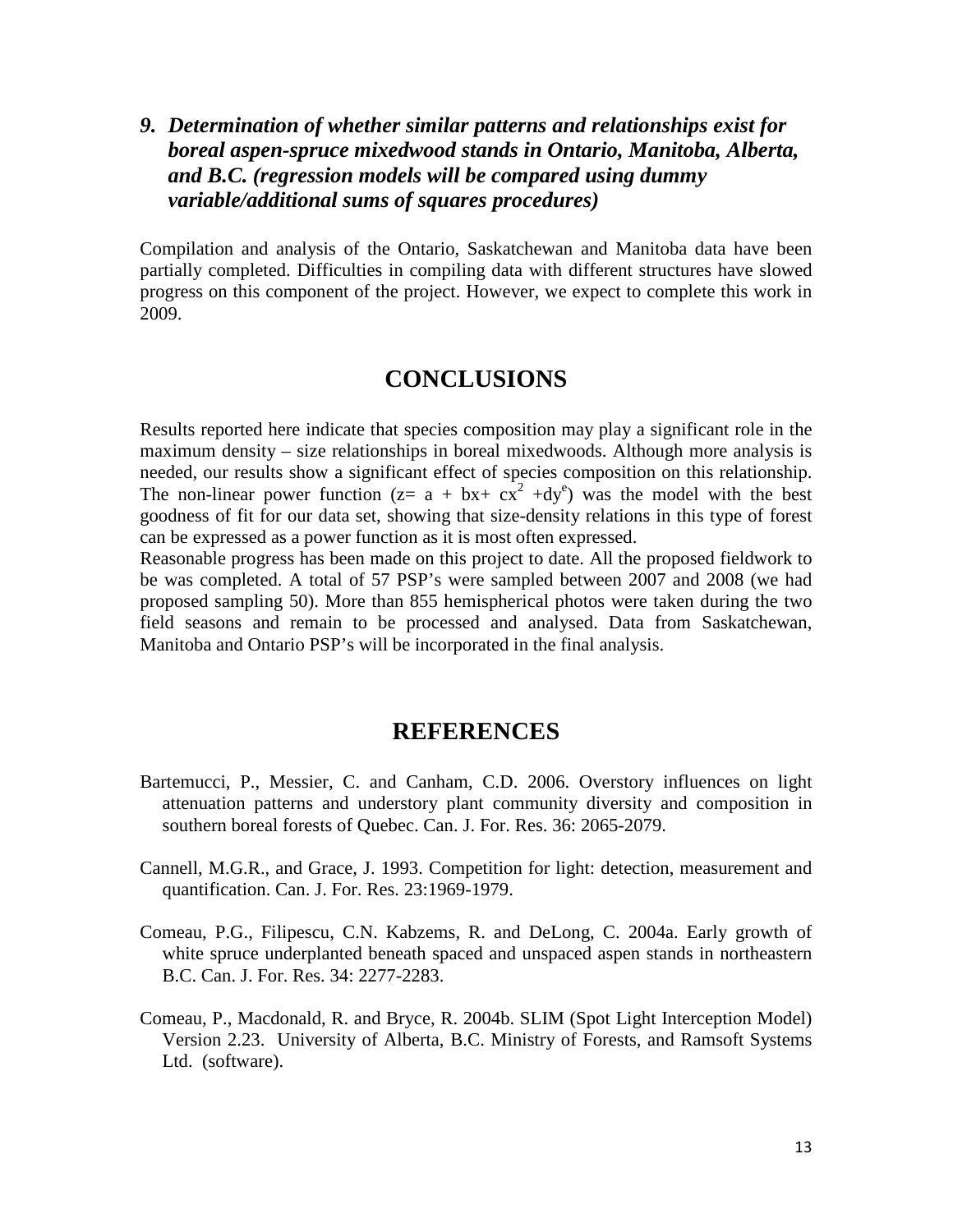- Dean, T.J. and Baldwin, V.C. Jr. 1996. Growth in loblolly pine plantations as a function of stand density and canopy properties. For. Ecol. Manage. 82: 49-58.
- Drew, T.J., and Flewelling, J.W. 1979. Stand density management: an alternative approach and its application to Douglas-fir plantations. For. Sci. 25:518-532.
- Forest Management Branch. 2005. Permanent Sample Plot (PSP) Field Procedures Manual. Alberta Sustainable Resource Development. Public Lands and Forests Division. Edmonton, AB. (http://www.srd.gov.ab.ca/forests/psp/Manuals.cfm)
- Gersonde, R.E. and O'Hara, K.L. 2005. Comparative tree growth efficiency in Sierra Nevada mixed-conifer forests. For. Ecol. Manage. 219: 95-108.
- Hart, S. A., and Chen, H. Y. H. 2006. Understory vegetation dynamics of North American boreal forests. Critical Reviews in Plant Sciences 25:381-397.
- Huang, S. 2001. GYPSY A growth and yield projection system for natural and regenerated lodgepole pine stands within an ecologically based, enhanced forest management framework: an overview. Alberta Sustainable Resource Development, Tech. Rep. Pub. No. T/484, Edmonton, AB.
- Lieffers, V.J. and Stadt, K.J. 1994. Growth of understory *Picea glauca, Calamagrostis canadensis,* and *Epilobium angustifolium* in relation to overstory light transmission. Can. J. For. Res. 24: 1193-1198.
- Long, J.N. 1985. A practical approach to density management. For. Chron. 62:23-27.
- Long, J.N. 1996. A technique for the control of stocking in two-storied stands. W. J. Appl. For. 11:59-61.
- MacPherson, D.M., Lieffers, V.J. and Blenis, P.V. 2001. Productivity of aspen stands with and without a spruce understory in Alberta's boreal mixedwood forests. For. Chron. 77: 351-356.
- Man, R. and Lieffers, V.J. 1999. Are mixtures of aspen and white spruce more productive than single species stands? For. Chron. 75:505-513.
- Marquis, D.A., Ernst, R.L., and Stout, S.L. 1992. Prescribing silvicultural treatments in hardwood stands of the Alleghenies. USDA For. Serv. Gen. Tech. Rep. NE96. 90 pages.
- Moore, M.M. and Deiter, D.A. 1992. Stand density index as a predictor of forage production in northern Arizona pine forests. J. Range Manage. 45:267-271.
- O'Hara, K.L. and Gersonde, R.F. 2004. Stocking control concepts in uneven-aged silviculture. Forestry 77:131-143.